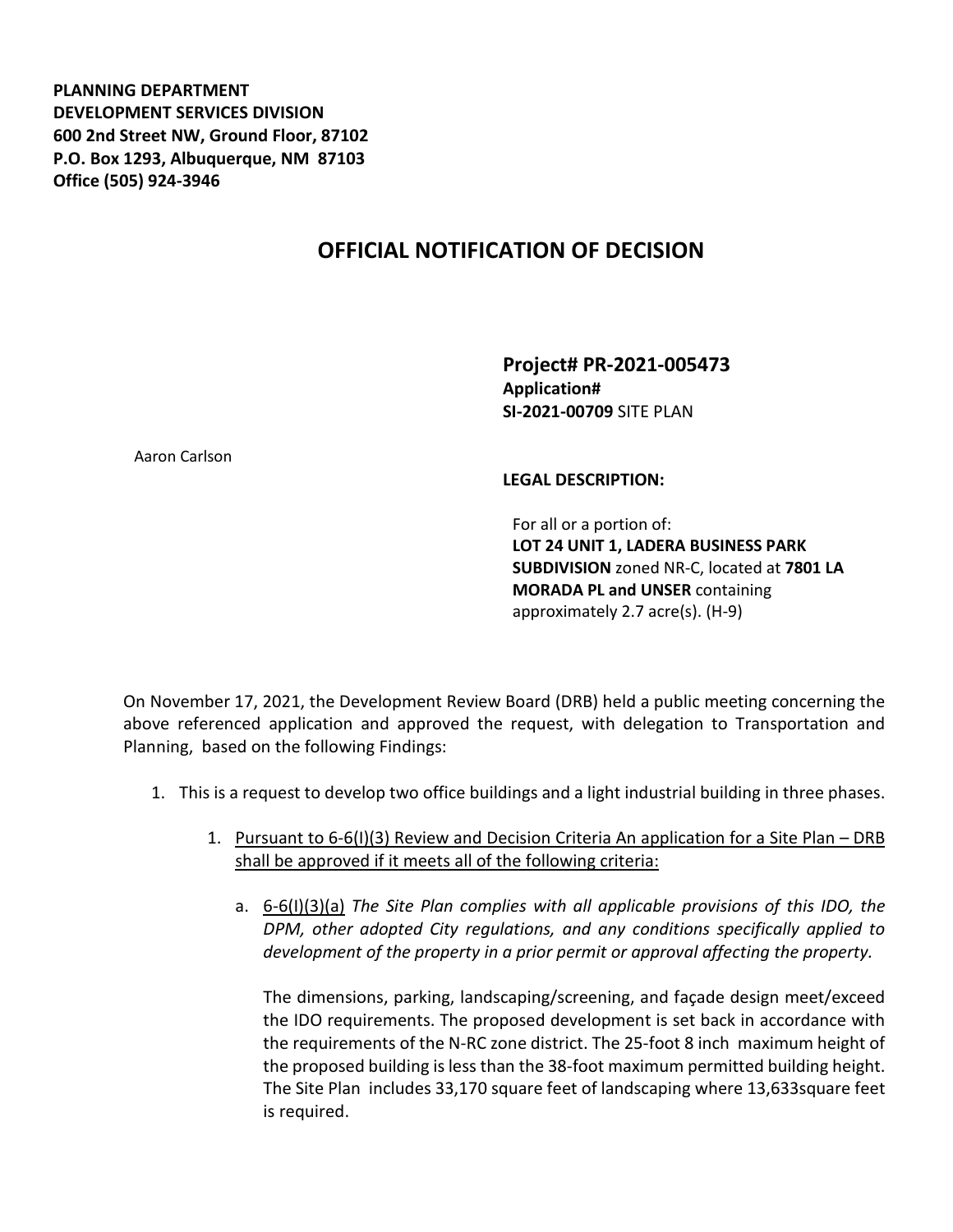*b.* 6-6(I)(3)(b) *The City's existing infrastructure and public improvements, including but not limited to its street, trail, drainage, and sidewalk systems, have adequate capacity to serve the proposed development, and any burdens on those systems have been mitigated to the extent practicable.* 

The site has access to a full range of urban services including utilities, roads and emergency services. A Traffic Study was not required for this request.

*c.* 6-6(I)(3)(c) *If the subject property is within an approved Master Development Plan, the Site Plan shall meet any relevant standards in the Master Development Plan in addition to any standards applicable in the zone district the subject property is in.*

The site is within the Ladera Business Park Master Plan. The development is consistent with the plan requirements.

2. The applicant provided notice as required by 6-1-1 of the IDO.

## **Conditions:**

- 1. This Site Plan is valid 7 years from DRB approval (11/17/2021). An extension may be requested prior to the expiration date.
- 2. Final sign off is delegated to Transportation for bike rack detail, to provide a complete 6 foot ada pathway throughout the site, to call out curb locations, provide details on clear site triangles per comments, and to work out the details within the public rightof-way regarding the sidewalk, curb ramps and driveways.
- 3. Final sign off is delegated to Planning for notes to be added to the site plan indicating that all specifications of the Ladera Business Park must be met, with items such as site lighting, dumpster detail, and building design being referenced, for Solid Waste signature, the professional signing of plan sheets, and verification of grading. if the site has not been graded, a Sensitive Lands Analysis shall be provided.
- 4. The applicant will obtain final sign off from Transportation and Planning by January 6, 2021 or the case may be scheduled for the next DRB hearing and could be denied her the DRB Rules of Procedure.